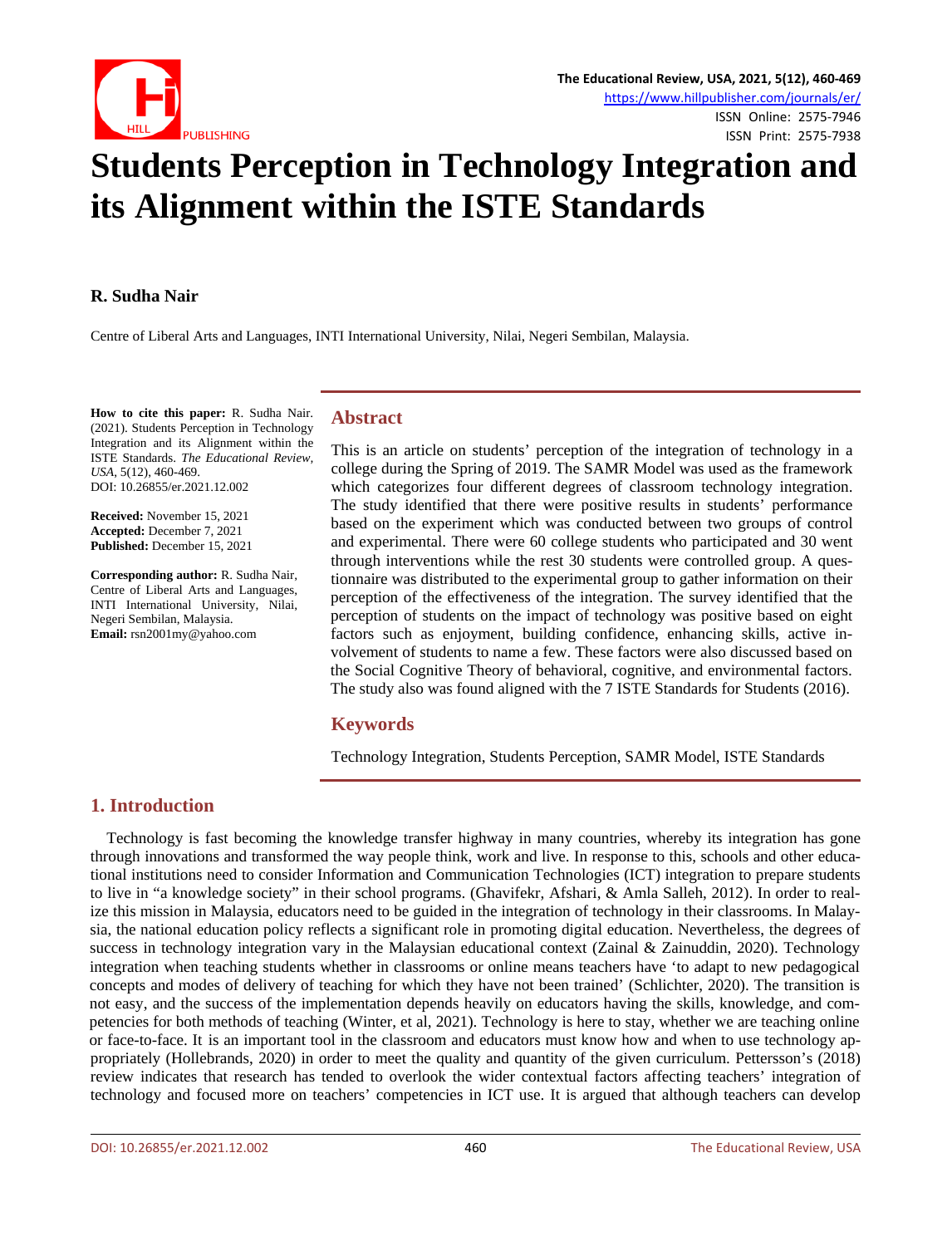their individual competencies in ICT use, it is imperative to seek ways to disseminate effective uses of ICT to support their use on a wider scale and in directing the change (Agélii Genlott, Grönlund, & Viberg, 2019).

An experiment was conducted using a modified technology instructional model between 60 students. There were two groups which were controlled and experimental. The controlled group was taught in a traditional method while the experimental group was taught using technology. The SAMR Model was used to help integrate technology in supporting learning. This article writes about the students' perception on the success of the integration of technology using the modified four-tier SAMR Model and its alignment within the ISTE Standards for Students (2016).

# **2. Technology Integration, Perception, SAMR Model, ISTE Standards**

## **2.1. Technology Integration**

Technology refers to computer-based tools such as computers, multimedia, and the Internet used for teaching and learning purposes (Aloraini, 2012). Technology integration is defined as the use of computer-based communication that is incorporated in the classrooms for teaching and learning (Ghavifekr & Rosdy, 2015). Other scholars describe technology integration in terms of types of teachers' computer use in the lecture rooms, like students doing Internet searches and multimedia presentations,

Collecting and interpreting data for projects (Cuban, Kirkpatrick, & Peck, 2001). Technology integration is also referred to the blending of computer-based tools with learning and instructional activities that provide a richer teaching and learning environment (R. Sudha Nair & Tay Choo Chuan, 2021).

Technology integration is important due to the reason that it gains information and communication that can be utilized in a million ways for both educators and students in their respective domain or subjects in a condition where both parties can master their skill better from what they had learned from colleges and universities and the surrounding environment (Thomas, 2016; Virkus, 2008). The learning process is not one-step learning but is an ongoing process where one will discover the many uses and benefits that technology can provide (Jamieson Proctor et al., 2013) and how one can use it to the fullest. Technology integration in a learning environment will enhance learning for learners. It delivers a motivational learning setting as students are encouraged and given chances to be constructively active with learning. Past researchers have identified that, if properly implemented, learners can gain positive outcomes of technology integration in the classroom. Experts today progressively promote the application of the constructivist model of learning rather than of the older instructive model (Means & Olsen, 1997; Williams, 2000).

Technology integration in a learning environment will enhance learning for learners. It delivers a motivational learning setting as students are encouraged and given chances to be constructively active with learning. According to Thomas (2016), in a blended learning environment, whereby technology is combined with face-to-face learning, learning occurs online and in-person augmenting and supporting teacher practice. Blended learning often allows students to have some control over time, place, path, or pace of learning. In many blended learning models, students spend some of their face-to-face time with the teacher in a large group, some face-to-face time with a teacher or tutor in a small group, and sometimes learning with and from peers.

#### **2.2. Perception**

The perception of undergraduates on technology integration is important to be analyzed. Perception is defined as the tendency of the individual behavior about the variables that require acceptance or rejection response towards different subjects, or it is a psychological state when an individual character carries a positive or negative towards something (Simpson & Weiner, 2014). Perception is the process whereby people select, organize, and interpret sensory stimulations into meaningful information about their work environment (Rao & Narayan, 1998). Another definition of perception is an act of being aware of "one's environment through physical sensation, which denotes an individual's ability to understand" (as cited in Gichaba, 2013). In this article, it is defined as undergraduates' acceptance or rejection of the use of technology towards learning.

#### **2.3. SAMR Model**

The four-tiered SAMR Model which encompasses Substitution, Augmentation, Modification, and Redefinition (SAMR) (Puentedura, 2006) is a popular framework that discusses the innovative usage of technologies for transforming learning. The SAMR model has been used as a means for educators to tackle any pedagogical changes when introducing learning technologies to students (Hogan, 2010). It was also claimed to help educators strive to personalize learning and help students visualize complex concepts**.** Sudha and Tay Choo Chuan (2021) in their article highlighted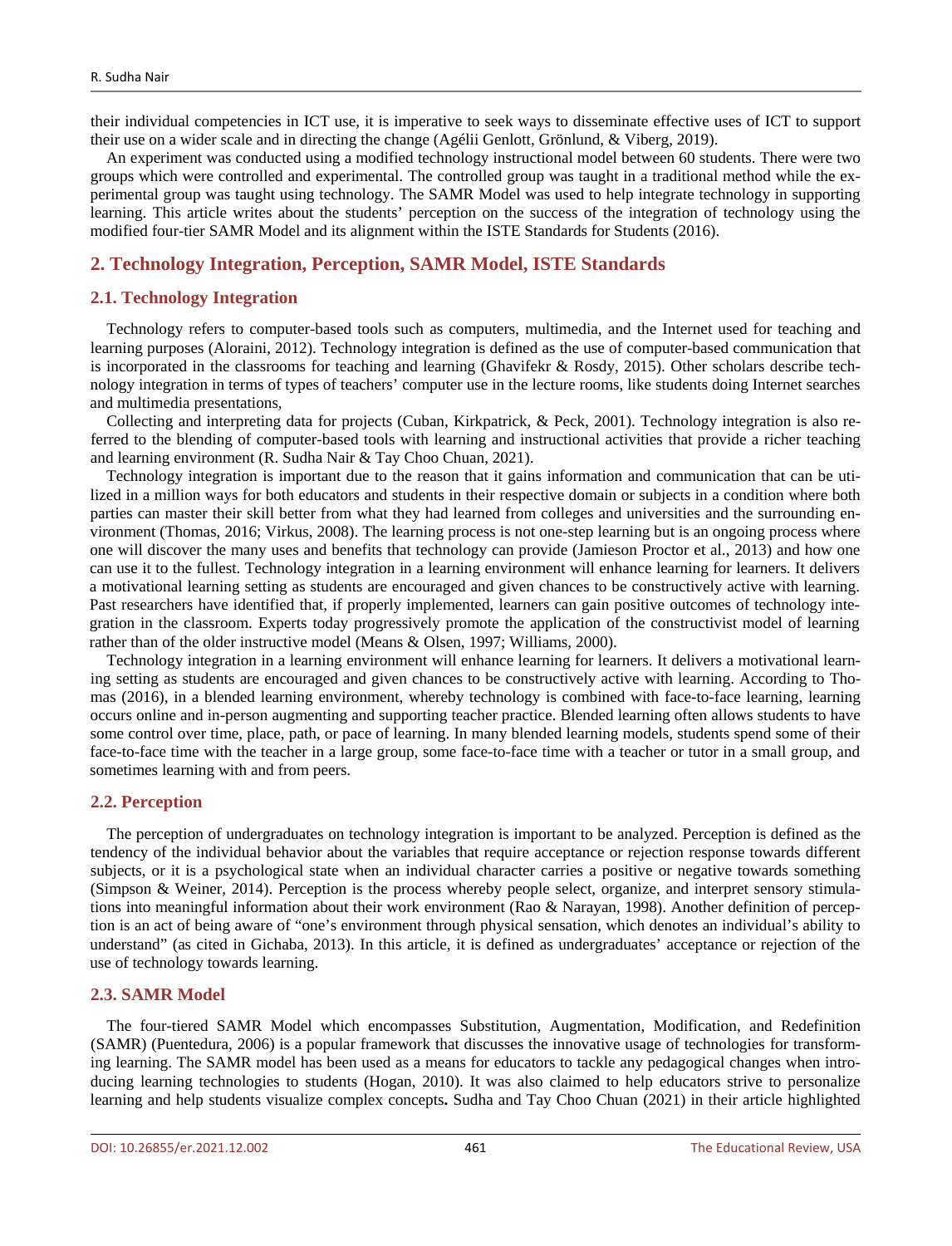that at the Substitution level, one is replacing an older technology in doing exactly the same activities one had done in their previous classroom. It may stage for future development however it will not form a significant impact on student outcome at this level. The second tier is augmentation where one needs to question whether we can enhance our teaching and learning with the technology that we have on hand! Rather than seeing how the students were carrying out their given task before, now we have to see the certain features in the technology that they use to accomplish the given task in a more effective, informative, and swifter manner. This will encourage improvements in students in the way they complete the given task. At the modification tier, an educator needs to accomplish the provided goals for the day's lesson. The technology will enable us to modify our teaching methods. The syllabus remains the same, but the approach used to teach the syllabus is modified so that the students can accomplish new goals which they were unable to do previously. Finally, the redefinition tier provides freedom for an educator to replace some of the old methods with newer effective ideas of teaching with the use of technology to gain students' interest (R. Sudha Nair & Tay Choo Chuan, 2021).

The study incorporated four levels of the SAMR Model in integrating technology. In the first stage of Substitution, students were tested on the responses of the given task between two groups. The second stage of Augmentation students' frequency of communication between control (through meetings) and experimental groups (through Facebook) was noted down. In the third stage of Modification, students were given essay writing and then their grades were noted between the two groups. Finally, under the Redefinition stage, students were required to do a recorded presentation and upload them in YouTube. Overall, students' performance was found positive (R. Sudha Nair & Tay Choo Chuan, 2021).

#### **2.4. ISTE Standards**

Schools, colleges, and universities in Malaysian are embracing the need for technology to be embedded in education. These initiatives are supported by the government in the Malaysian Education Blueprint (2013-2025) as it is one of the main components in stressing national education in concentrating on quality education for future development using technology. In recognizing this transformational decision, there were 11 strong and operational shifts suggested in the Blueprint. In the 7th shift of the ICT, it was stated that in order to improve the learning quality of the nation, the need for internet access and a virtual learning environment should be seriously analyzed and implemented. This is not the case in Malaysia only, but globally. However, the concern is that few plans were focused on the learning goals for technology integration. Stakeholders are more focused on tools and apps worldwide rather than concentrating on technology transformation based on learning outcomes.

For this reason, The International Society for Technology in Education (ISTE) has developed the ISTE Standards for Students. As the ISTE is committed to empowering connected learners in a connected world, these standards concentrate more on pedagogy than tools or apps. The 2016 ISTE Standards for Students have been designed to prepare students for work and life. The ISTE Standards for Students embrace the challenges and envision shifts to education that support students as they become agentic, future-focused and adaptable. They also expand upon skills long considered necessary for digital age work and life. These skills include communication, creativity, critical thinking, and collaboration. In addition, the standards recognize that human life is increasingly hybrid between digital and physical, and so push for students to embrace being citizens of the digital space as well as of the globe. Lastly, the standards focus on key areas likely to be of increasing importance in future careers, most notably design processes and computational thinking, combined with the problem-solving and solution-making mindsets that come from both of these areas (Education 1STE, 2016).

The ISTE Standards claimed to support a holistic vision for technology adoption and a re-visioning of digital age learning that goes beyond devices and connectivity to get to the unfulfilled potential of technology to transform learning (ISTE, 2016). Thus, the ISTE Standards for Students provide an approach for implementing models that work collaboratively to deepen and extend learning with technology. ISTE maintains that, like with content-area standards, various implementation frameworks are deepened and supported by the ISTE Standards for Students (ISTE, 2016). There are seven standards highlighted in the ISTE Standards for students. They are empowered learning, digital citizen, knowledgeable instructor, computational thinker, creative communicator and global collaborator (Figure 1). Each standard has its own definition.

The ISTE had highlighted that the standards emphasized on a re-vision pedagogy to meet the promise of technology to significantly change and improve education. As such, the ISTE assures that the standards do not supersede other education initiatives but will work alongside them. The ISTE has lay out a path to follow for educators building their lessons based on SAMR, TPACK or other implementation frameworks (Education ISTE, 2016). Therefore, in the current study, it was felt needed to identify if the revised SAMR Model is compliant with the ISTE Standards for Students,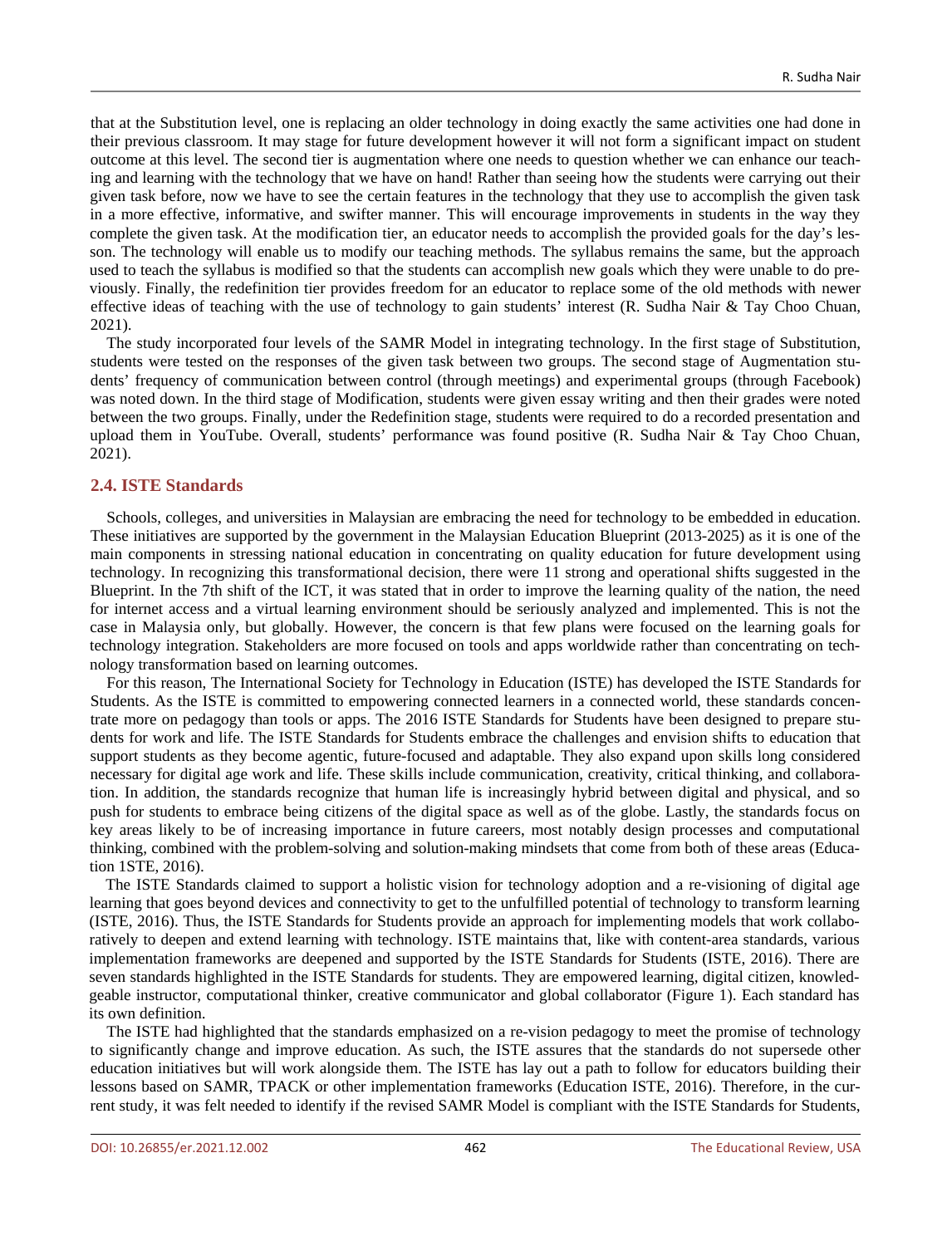as it is assured that it is not merely another set of standards to target but rather, a dynamic useful guide to support and deepen the many other initiatives derived from content-area standards including the Malaysian Education Program Standard (EPS), Pedagogical Standards for Language Teaching (ELTC), and others.



**Figure 1. The ISTE Standards for Students (2016).**

#### **3. Students Perception**

A survey using questionnaire was administered during Spring 2019 on the eighth week after conducting research between two groups: control and experimental. There are eight factors that were identified and analyzed, which are enjoyment, confidence, enhancing skill, easy and affordable, active involvement, academic performance, not boring and difficult and no time-wasting. Students felt that by using technology learning is enjoyable, it increases confidence, enhances student skills, is easy and affordable, increases academic performance, is not boring or difficult and nor is it time-wasting. However, for active involvement, there are some who feel that there is lesser active involvement involved. Students were encouraged to google and find information relating to the topic taught (Carter, Greenberg, & Walker, 2017) and that has provided positive results.

Ahern, Feller, and Nagle (2016) identified a few factors that encouraged the use of Facebook in an academic setting based on their study with undergraduate students. The first factor is the ease of use and ease of control when using Facebook (Ahern, Feller, & Nagle, 2016; Zaidieh, 2012). FB has grown in popularity because it allows people, especially adolescents, to socialize and interact with peers in the comfort of their own homes (Yunus & Salehi, 2012). The survey identifies that students' perception of technology integration was that it was easy to use.

Ahern et al. (2016), also identified that students are connecting from all parts of the area and collaborating for educational purposes which goes with active involvement. The study also found that Group timeline is the most preferred communication mode of the Facebook Group and students are keen on uploading and downloading documents to the Facebook Group which enables knowledge sharing which enhances students' skills in technology (Ahern, Feller & Nagle, 2016). Besides that, the survey identified that students found the use of technology as giving them enjoyment. This can be observed where students were recording clips and uploading them on YouTube to complete the assigned tasks. They shared the links with their friends, parents, and lecturers. This provided a broader audience due to technology integration. Besides, it also promoted active involvement, whereby students were in groups to complete writing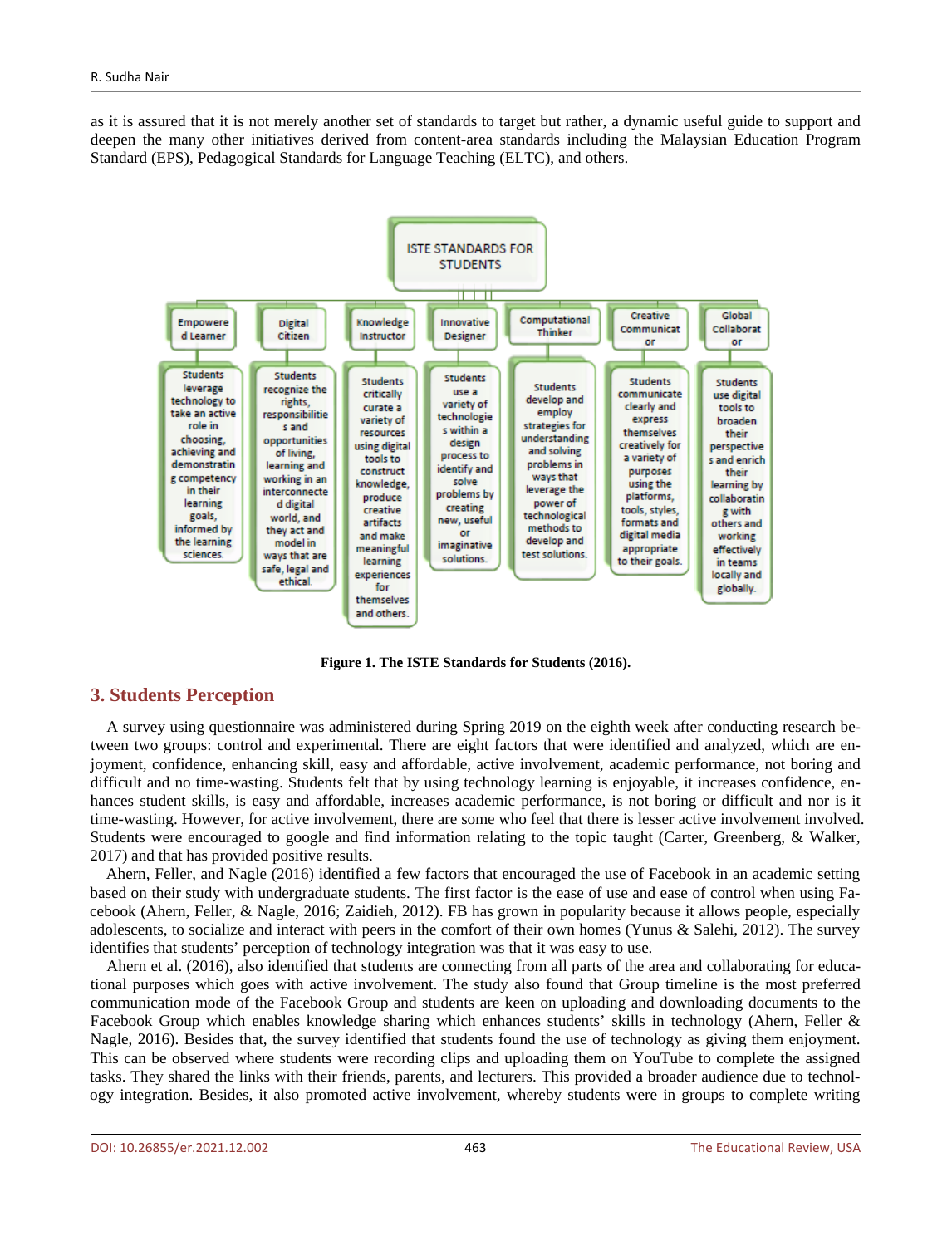tasks and presentation tasks. Ajjan and Hartshorne (2008) stated that social network supports cooperative learning and critical thinking as well as enhances interaction (Ajjan & Hartshorne, 2008). FB allows students to contribute to learning tasks (Madge, Meek, Wellens, & Hooley, 2009) and to develop a productive attitude towards learning and improve its quality (Kirschner & Karpinski, 2010).

The current study identified that student perception of technology integration had enhanced their skills and provides good academic performance. A survey conducted by Neo and Neo (2010) for the students from the Faculty of Creative Multimedia, Multimedia University, Malaysia, studied students' perceptions in developing a multimedia project. Students agreed that their understanding had increased, and they were able to realize the importance of the project and that they had enhanced their skill through the project (Neo & Neo, 2010). Similarly, Khan, Wohn, and Ellison (2014) and Lambić (2016) highlighted that academic involvement on FB was linked with academic performance, besides that, students being conscience and providing support to their FB friends, along with higher-order Internet using skills, and influential support from FB friends which provide ideas and thoughts to give a different perspective on a certain topic that builds new knowledge all contribute to academic performance.

The current survey also identified that many students felt technology in teaching is not boring nor time-wasting. Milon and Iqbal (2017) who used the same survey instrument found similar findings. However, in Milon's study, students agreed that technology integration encourages active participation between them. More than 70% of students in Milon's study in Bangladesh with 120 students agreed that technology encourages students' involvement. In contrast, in the present study, students felt there was not a very active involvement among members in a group. The reason could be that students meet each other during classes and communicate and discuss their group work at that time rather than communicating through FB.

Milon and Iqbal (2017), findings indicated that technology tools like software, social networking sites, online videos, mp3 podcasts, smartphone and tablet apps have positive impacts and can be very much effective in improving students' language skills. They also felt that incorporating technology in classrooms will not be boring or a waste of time. Around 90% of the result showed that students disagreed that technology integration would be boring and more than 60% disagreed that it was a waste of time (Milon & Iqbal, 2017). The current study had similar results as well. Students found the use of technology improves their academic performances.

The calculation to analyze the factors was made based on the coefficient of variance (CV). Based on the results, students felt that technology integration using technology is enjoyable, increases confidence, enhances student skills, is easy and affordable, increases academic performance, is not boring or difficult, and no time-wasting. However, for active involvement, there are some who felt that there is lesser active involvement involved since the CV shows 22.5% which is acceptable compared to the rest of the factors which were below 20% and shows positive results. Students were encouraged to google and find information relating to the topic taught (Carter, Greenberg & Walker, 2017) and that has provided positive results.

Figure 2 shows in percentage the perception of students in each factor that contributes to the integration of technology in the study. In a glance at the graph, one can conclude that each factor plays an important role in technology integration.



**Figure 2. Factors Representing Student's Perception on Technology Integration.**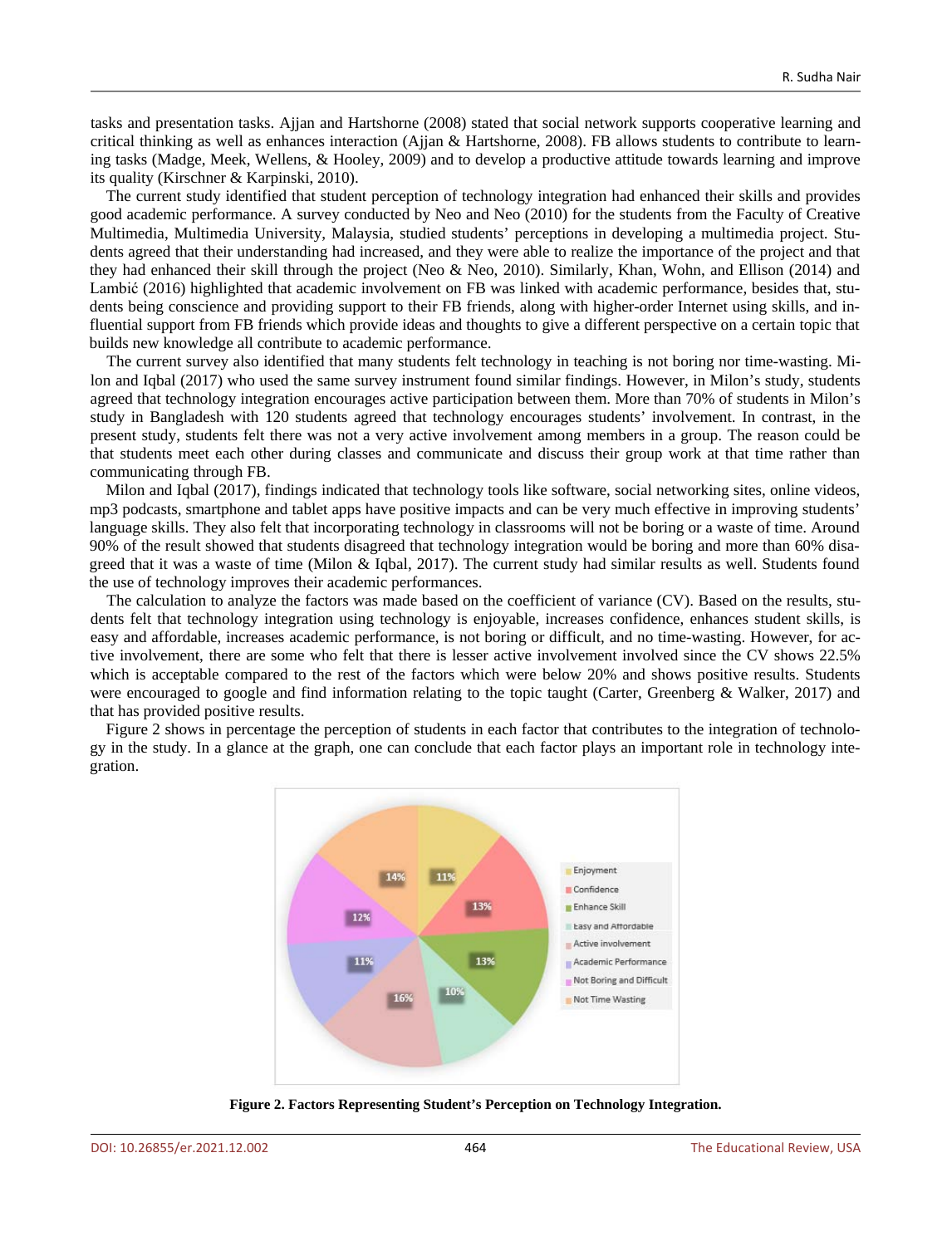In the investigation of student perception on technology integration, the social cognitive theory (SCT) (Bandura, 1986) is linked where it is found that cognitive, behavioral, and environmental factors (Saldana & Omasta, 2016) are very much affected when technology is integrated into a learning environment (Table 1).

|                                   |                    | Behavioural               |     |
|-----------------------------------|--------------------|---------------------------|-----|
| <b>Student Perception Factors</b> | Percentage based   | Factors                   |     |
|                                   | from questionnaire | (Social Cognitive Theory) |     |
| Enjoyment                         | 11                 | Behavioural               | 36% |
| Confidence                        | 13                 | Behavioural               |     |
| Boring and Difficult              | 12                 | Behavioural               |     |
| Enhances Skills                   | 13                 | Cognitive                 | 24% |
| Academic Performance              | 11                 | Cognitive                 |     |
| Active Involvement                | 16                 | Environmental             | 40% |
| Easy and Affordable               | 10                 | Environmental             |     |
| Time wasting                      | 14                 | Environmental             |     |

| Table 1. Percentages of Behavioral Factors Based on SCT |  |  |  |
|---------------------------------------------------------|--|--|--|
|---------------------------------------------------------|--|--|--|

The percentages involved in the three factors based on SCT are cognitive factors 24%, behavioral factors 36%, and environmental factors 40%. From this result, one can conclude that student performance is very much influenced based on environmental factors rather than behavioral and cognitive factors. Students' participation in FB in the current study is very much influenced by their performances.

Social Cognitive Theory (SCT) is relevant to education for three reasons. First, this theoretical approach brings elements of knowing, feeling, and behaving socially into a synergistic complex. Second, it suggests that there are varying avenues for explaining human behavior when something new is introduced. Third, it provides an opportunity to bring the fields of psychology and student performance together in a synergistic fashion. The factors involving the environment, their cognitive skills, and behavior that are important in learning business subject adherence to a new behavior embedded in SCT.

# **4. ISTE Standards for Students**

It was found a need to investigate if the study complies with the ISTE Standards for Students (2016). Each stage of the SAMR Model (substitution, augmentation, modification, and redefinition) that was used to integrate technology, was analyzed if it is encompassed with the seven standards of the ISTE Standards, being empowered learning, digital citizen, knowledgeable instructor, innovative designer, computational thinker, creative communicator, and global collaborator.

In the first stage of the SAMR Model, known as substitution, students create accounts in social media in order to incorporate technology in given tasks. Besides that, students also uploaded their writing tasks and presentation tasks. They recorded their created skits and acted it out and later uploaded the skits on YouTube for public viewing. At this level, it shows empowered learning based on the ISTE Standards as communication takes place through FB. FB substitutes the traditional method of communication in the first stage of the SAMR Model. As this is the first stage of the model, there were only one and no other ISTE Standards which had complied.

In the augmentation stage, five of the seven standards of ISTE complies based on the research conducted. The students shared information on Facebook, and this provided peer feedbacks which showed empowered learning. They also made sure of sharing links with their group mates. Students were careful on what should be written when communicating via Facebook and also had a good communication level with team members. Some students have made their accounts private to maintain privacy and security. These factors contributed to the standard of them being digital citizens. By sharing information, providing ideas and references from reliable sources made them knowledgeable instructors to their group mates. Each member in the group googles various websites for information and shared their findings. They became creative communicators when they summarize the articles that they have read and start to share on Facebook for group members to read. Sharing of information that they obtained online with friends and authors of diverse cultures makes them global collaborators.

In the stage of modification, six of the seven standards of ISTE comply with the research conducted. Students start to set personal goals in order to complete a given task. They develop strategies using technology to achieve them and im-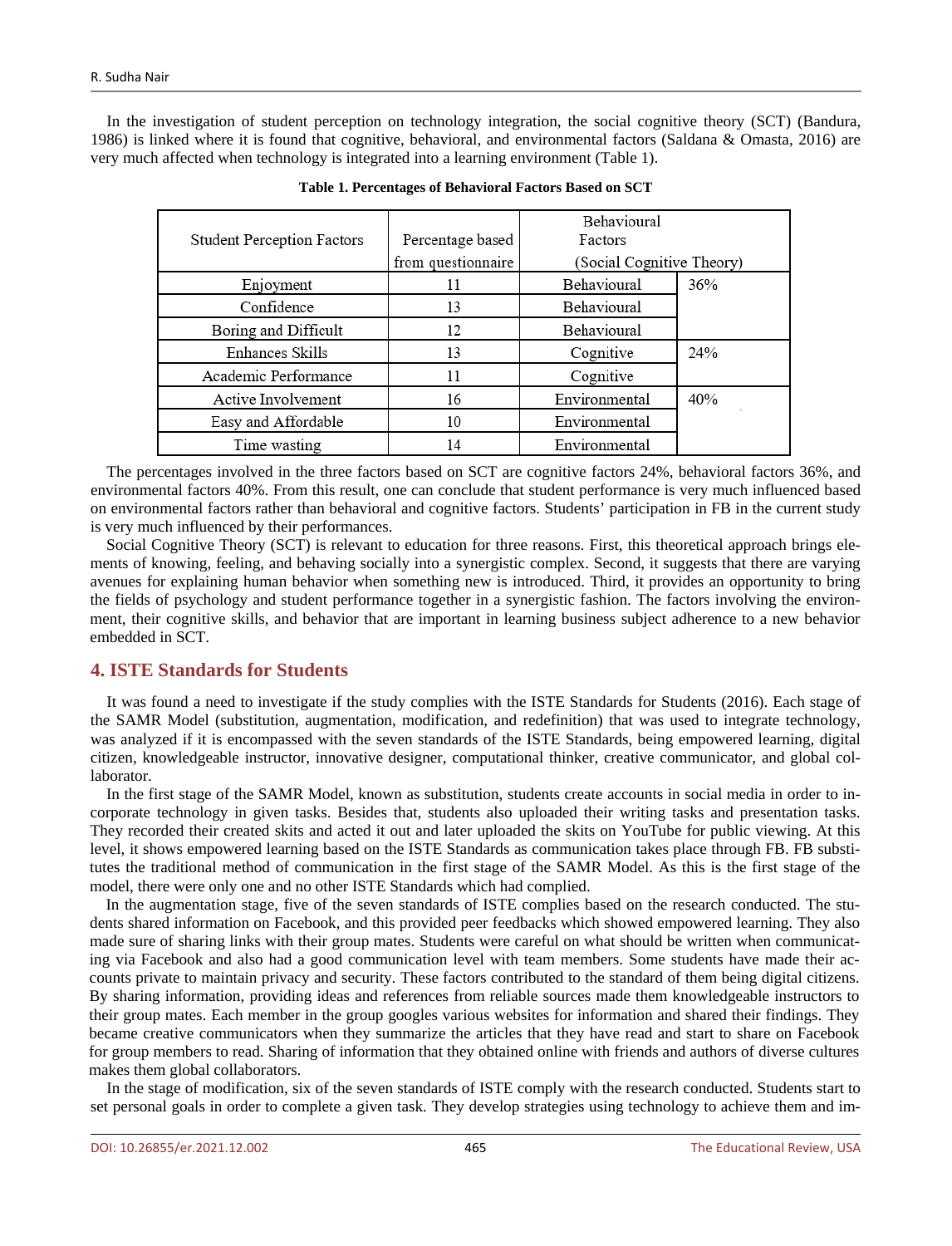prove the learning outcomes. Students analyzed the data gathered and started organizing the information which shows empowered learning. They became a knowledge instructor when they identified information that is salient for their task and provided proper referencing to avoid plagiarism. Students learn to evaluate the accuracy of their data and started making notes and outlines. They take a series of steps to discuss the task and generate ideas for problems which makes them an innovative designer. In addition, collecting data and identifying salient data and presenting them in various ways make them computational thinkers.

Students become creative communicators when they create writing tasks using word or google documents and share the outcome among members for proofreading. They communicate complex ideas clearly and effectively by creating or using a variety of digital objects. Finally, their chat through FB with group members to complete tasks, encourages teamwork. They engage in providing feedback, making teams decision, contributing in ways that are measurable, and preparing tasks on a given time frame which makes them global collaborators.

In the final stage of redefinition on the SAMR Model, all seven standards of ISTE for students are reflected based on activities and tasks accomplished by students through technology integration. Students are empowered and able to transfer their knowledge to explore emerging technologies. They engage in positive, safe, legal, and ethical behavior when using devices which makes them a digital citizen. Students become knowledge instructors when they employ effective research strategies for completing given tasks. They become innovative and computational thinkers when recording tasks and editing them to suit their preferences using relevant software. By creating skits ideas and preparing them for publishing to meet the desired objectives makes them creative communicators among friends. Students become global collaborator when they start to communicate with people all around the world who views their uploaded clips and provide constructive feedback. They enrich their knowledge by getting feedback from people of various backgrounds and cultures. Figure 3 shows the alignment of ISTE Standards with the current study.



**Figure 3. Compliance of the stages of SAMR Model with ISTE Standards.**

Figure 3 shows a summary of the standards that comply with ISTE Standards for students in this article. In the first stage, there was only one standard that covered the substitution level, however, in the next stage, there were five standards that were achieved in the augmentation level, moving to the following stage, the standards that were met increased to six and finally at the redefinition stage, all seven standards were met. At the redefinition level, students' participation through the revised SAMR model, identified that they were taking an active role in choosing and achieving the goals set for them. They are also learning in an interconnected digital world by using a variety of digital tools to construct knowledge. Students identify and solve problems using technological methods making them innovative and computational thinkers. At this level, they get an opportunity to be creative using technological tools to express themselves. Finally, these digital tools broaden their perspective which enhances their learning by collaborating in teams locally or globally. To conclude, they get the skills and qualities needed to thrive in a digital world.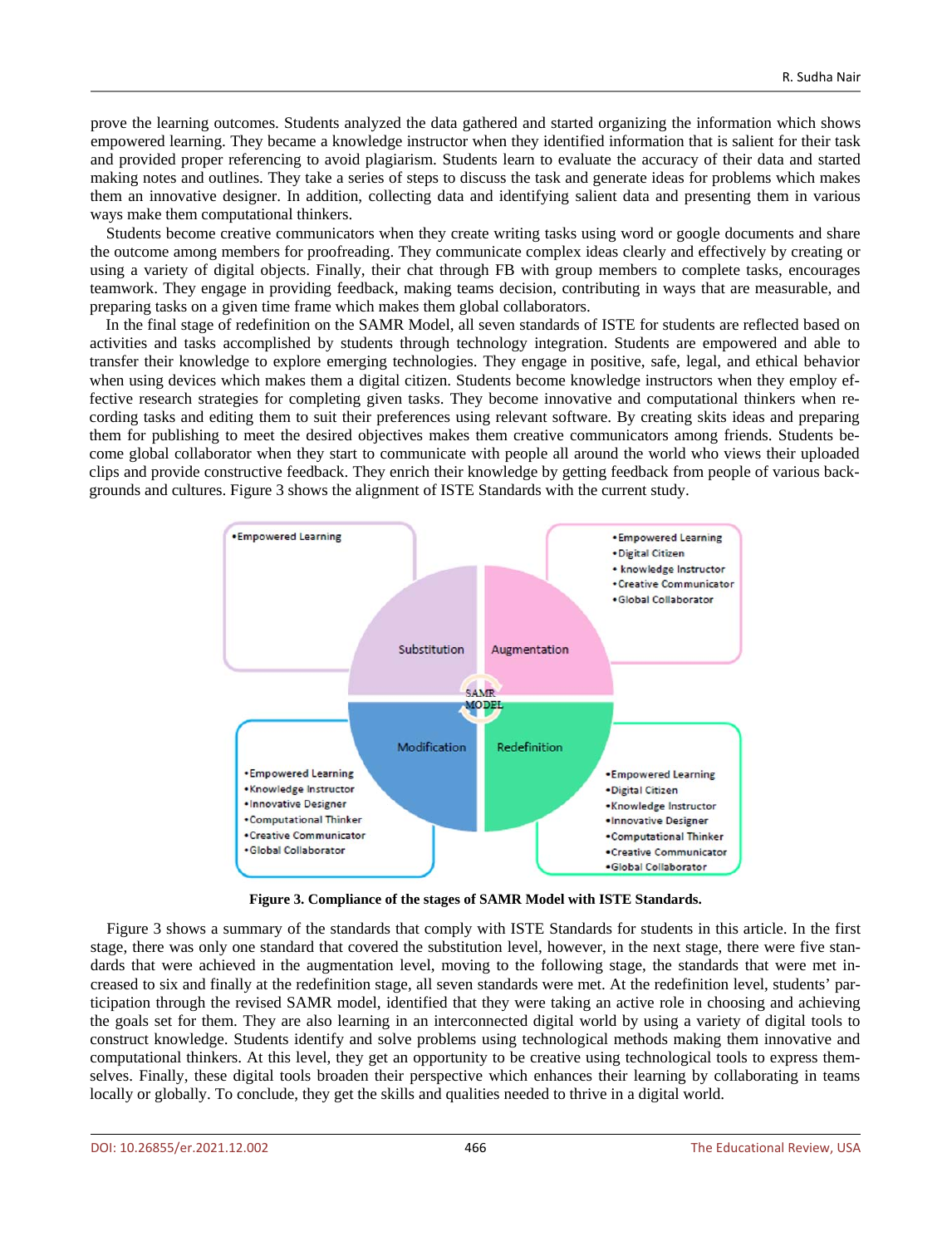Based on this summary, it can be concluded that all standards cannot be achieved in each stage of the SAMR Model, as it is a process. So, as one moves from one stage to another, the standards that are met increase as well. The final stage shows that the revised SAMR Model complies with all the seven standards that had been highlighted by ISTE Standards for Students (2016). Therefore, it is found that the experiment to integrate technology using a revised SAMR Model as a pedagogical framework complies with the ISTE Standards for Students (2016).

#### **5. Conclusion**

The Malaysia Ministry of Education has introduced four strategies to be implemented during COVID-19, which are (1) flexible class schedule and pedagogies, (2) synchronous and asynchronous online class, (3) collaboration with mass media, and (4) digital learning communities for professional development (Izhar, Dhelei & Ishak, 2021). The implemented strategies enabled the education system to overcome the school's sudden closing issue and have taken the initiative to ensure the continuation of schooling via online education to overcome class disruptions for primary, secondary, colleges, and universities. The need to integrate technology is a must and there is no dispute during the pandemic. Educators, as well as students, are challenged to overcome this sudden change and start adapting to new teaching methods.

One should not forget the evolution of the web from Web 1.0 to Web 3.0 and now targeting Web 4.0 which can be used as a metaphor of how education should also be moving, developing, and evolving from Education 1.0 towards that of Education 4.0. Haseeb (2018) in a local newspaper article highlighted the expectations of higher education in the era of Industrial Education (IR) 4.0 in Malaysia. He highlighted that education experts recognize, the undeniable impact that a myriad of technological innovations in ICT is having on education and agreed that Education 4.0 will be shaped by innovations, and we need to train students towards it. In an era that focuses on smart technology, artificial intelligence, and robotics, educational institutions must produce a highly skilled and capable workforce who can take advantage of the tools available in this technologically transformed world. This is because, in the era of IR 4.0, jobs that require creativity are likely to stay irrespective of discipline, Education 4.0 is aimed at providing graduates with the capabilities and competencies required by the digital-driven industry. It must be able to produce highly creative graduates with the ability to think critically (Haseeb, 2018). As educators, we are still struggling to reach the target set in Education 3.0, now we are challenged to achieve Education 4.0. The current pandemic has made many higher learning institutions to venture more into using technology in their teaching and learning. In the Education 4.0 framework, challenges of the fourth Industrial Revolution (IR4.0) are addressed in relation to the Malaysia Education Blueprint for Higher Education 2015-2025 (Yoke, 2018). Education is expected to transform into giving importance to industry, therefore we need to prepare ourselves as educators to use the technology that we have to the best. Innovations such as mobile computing, cloud, social network, Massive Open Online Courses, virtual classrooms, remote labs, virtual labs, and game-based learning need to be incorporated into education in order to achieve Education 4.0. However, it is admitted that the research conducted using SAMR Model does not reach the level of Education 4.0, but it is a pathway to further improve the research by using more technological innovations to reach Education 4.0.

The ISTE standards are equally important when one wants to integrate technology in the education field. It is a framework that guides educators to rethink and create high-impact and sustainable learning experiences for all learners. These standards are aligned with the UNESCO's Sustainable Development Goals which have been used for over 20 years. The standards have been researched and updated continuously to reflect the latest practices when using technology when it comes to learning, teaching, leading, and coaching.

#### **References**

- Ahern, L., Feller, J., and Nagle, T. (2016). Social media as a support for learning in universities: an empirical study of Facebook Groups. Journal of Decision systems, 25(sup1), 35-49. https://doi.org/10.1080/12460125.2016.1187421.
- Ajjan, H. and Hartshorne, R. (2008). Investigating faculty decisions to adopt Web 2.0 technologies: Theory and empirical tests. The internet and higher education, 11(2), 71-80.
- Aloraini, S. (2012). The impact of using multimedia on students' academic achievement in the College of Education at King Saud University. Journal of King Saud University-Languages and Translation, 24(2), 75-82. https://doi.org/10.1016/j.jksult.2012.05.002.
- Bandura, A. (1986). Social foundations of thought and action. Englewood Cliffs, NJ, 1986.
- Carter, S. P., Greenberg, K., and Walker, M. S. (2017). The impact of computer usage on academic performance: Evidence from a randomized trial at the United States Military Academy. Economics of Education Review, 56, 118-132. DOI: 10.1016/j.econedurev.2016.12.005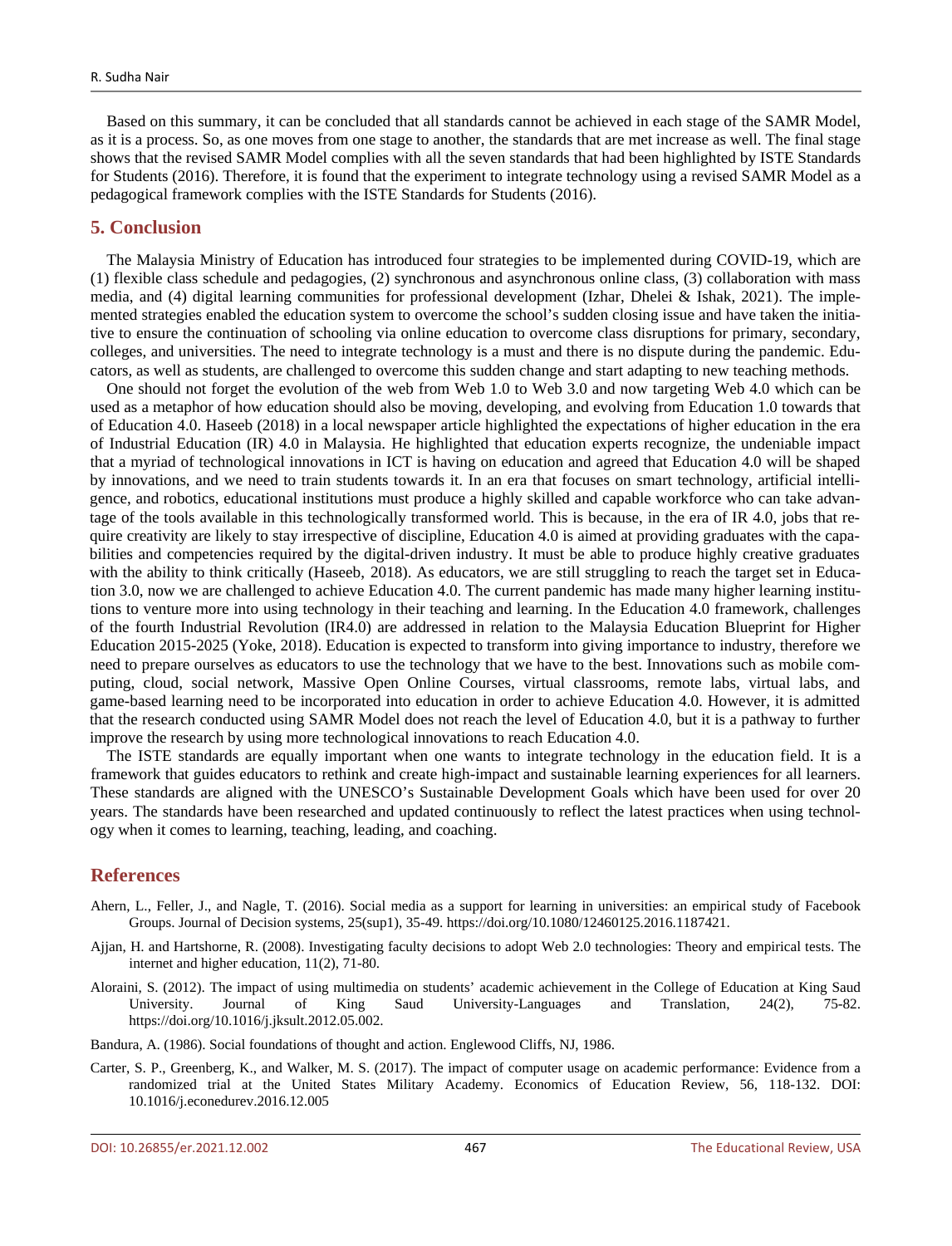Cuban, L. (2001). Oversold and Undersold: Computers in the Classroom. Cambridge, MA: Harvard University Press.

- Genlott, A. A., Grönlund, Å., and Viberg, O. (2019). Disseminating digital innovation in school-leading second-order educational change. *Education and Information Technologies*, 24(5), 3021-3039. DOI: https://doi.org/10.1007/s10639-019-09908-0.
- Ghavifekr, S. and Rosdy, W. A. W. (2015). Teaching and learning with technology: Effectiveness of ICT integration in schools. International Journal of Research in Education and Science, 1(2), 175-191. DOI:10.21890/IJRES.23596
- Ghavifekr, S., Afshari, M., and Amla Salleh. (2012). Management strategies for E-Learning system as the core component of systemic change: A qualitative analysis. Life Science Journal, 9(3), 2190-2196.
- Gichaba, S. M. (2013). Perceived Influence of Trade Unions on Terms and Conditions of Service and Job Security of Employees at Kisii University-Kenya. Corpus ID: 168131613.
- Haseeb, A. S. M. A. (2018). Higher education in the era of IR 4.0. New Straits Times.
- Hogan, L. (2010). The Maine Learning Technology Initiative: Professional development at the state, local school district, and classroom levels, available at www.pearsonassessments.com/hai/images/NES\_Publications/2010\_09Hogan.pdf.
- Hollebrands, K. (2020). *How can Teachers Use Technology in the Classroom: Ask the Expert Series*. https://ced.ncsu/news.
- ISTE. (2016). ISTE Standards for Students. Retrieved from iste.org.
- Izhar, N. A., Al-Dheleai, Y. M., & Ishak, N. A. (2021). Education Continuation Strategies during COVID-19 in Malaysia. http://dx.doi.org/10.6007/IJARBSS/v11-i4/9840.
- Jamieson-Proctor, R., Albion, P., Finger, G., Cavanagh, R., Fitzgerald, R., Bond, T., and Grimbeek, P. (2013). Development of the TTF TPACK Survey Instrument. Australian Educational Computing, 27(3), 26-35. https://search.informit.org/doi/abs/10.3316/ aeipt.196900.
- Khan, M. L., Wohn, D. Y., and Ellison, N. B. (2014). Actual friends' matter: An internet skills perspective on teens' informal academic collaboration on Facebook. Computers & Education, 79, 138-147. https://www.sciencedirect.com/science/article/ abs/pii/S0360131514001730.
- Kirschner, P. A. and Karpinski, A. C. (2010). Facebook® and academic performance. Computers in human behavior, 26(6), 1237-1245. https://doi.org/10.1016/j.chb.2010.03.024.
- Lambić, D. (2016). Correlation between Facebook use for educational purposes and academic performance of students. Computers in Human Behaviour, 61, 313-320. https://doi.org/10.1016/j.chb.2016.03.052.
- Madge, C., Meek, J., Wellens, J., and Hooley, T. (2009). Facebook, social integration and informal learning at university: 'It is more for socialising and talking to friends about work than for actually doing work'. Learning, Media and Technology, 34(2), 141-155. https://doi.org/10.1080/17439880902923606.
- Malaysia Education Blueprint 2013-2025. (2012). Preliminary report: Executive summary. Retrieved from http://www4.unescobkk.org/nespap/sites/default/files/Preliminary-Blueprint-ExecSummary-Eng\_0.pdf.
- Means, B. and Olsen, K. (1997). Technology and Education Reform Washington, D.C.: U.S. Dept. of Education, Office of Educational Research and Improvement, Office of Reform Assistance and Dissemination.
- Milon, S. R. H. and Iqbal, M. H. (2017). Students' Perception towards Technology in Learning English as a Foreign Language: A Case Study of Higher Secondary Students of Pabna, Bangladesh. IOSR Journal of Humanities and Social Science, 22(6), pp. 47-53. DOI: 10.9790/0837-2206104753.
- Neo, M. and Neo, T. K. (2010). Students' Perceptions in Developing a Multimedia Project within a Constructivist Learning Environment: A Malaysian Experience. Turkish Online Journal of Educational Technology-TOJET, 9(1), 176-184. https://eric.ed.gov/?id=EJ875781.
- Pettersson, F. (2018). On the issues of digital competence in educational context—a review of literature. Education and Information Technologies, 23(3), 1005-1021. https://link.springer.com/article/10.1007/s10639-017-9649-3.
- Puentedura, R. (2006). Transformation, Technology, and Education. Presentation given August 18, 2006 as part of the Strengthening Your District Through Technology workshops, Maine, US. Retrieved from http://hippasus.com/resources/tte/part1.html.
- R. Sudha Nair and Tay Choo Chuan. (2021). Integrating Technology that Uses Modified SAMR Model as a Pedagogical Framework in Evaluating Learning Performance of Un-dergraduates. The Educational Review, USA, 5(10), 373-384. DOI: 10.26855/er.2021.10.001.
- Rao, V. S. P. and Narayana, P. S. (1998), Organisation Theory and Behaviour, (Delhi: Konark Publishing Company), (329-330).

Saldaña, J. and Omasta, M. (2016). Qualitative research: Analysing life. Sage Publications.

Schlichter, A. (2020). *The Impact of Covid-19 on Education: Insights from Education at a Glance*. Paris: OECD Publishing. Re-